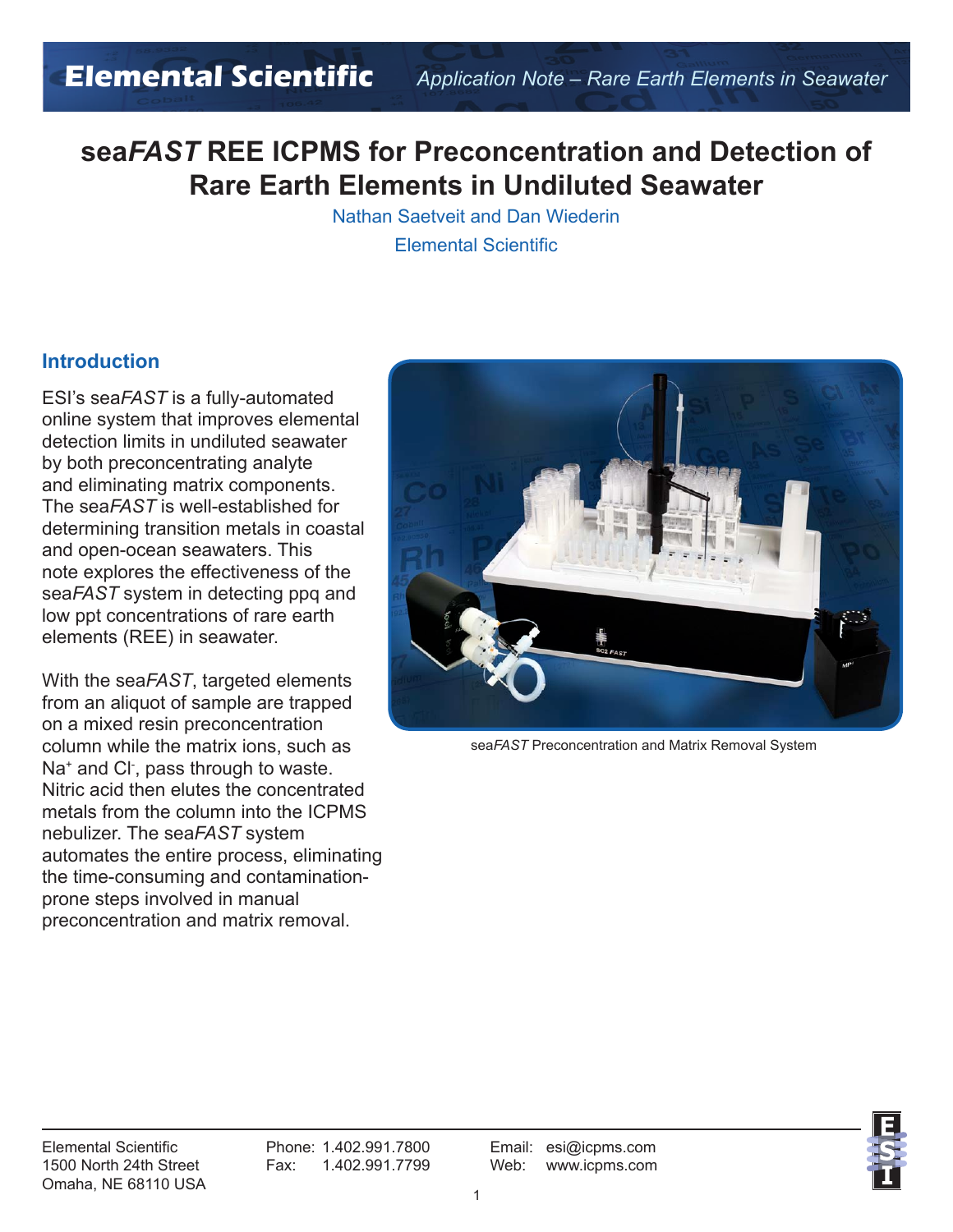# **Elemental Scientific**



| ESI MPZ-4      |
|----------------|
| Micro Peripump |
|                |

| <b>Table 1. ICPMS Conditions</b> |                                        |  |
|----------------------------------|----------------------------------------|--|
| <b>ICPMS Instrument</b>          | Thermo Element2                        |  |
| <b>RF Power</b>                  | 1400 W                                 |  |
| <b>Nebulizer Gas Flow</b>        | $0.7$ L/min                            |  |
| Plasma Gas Flow                  | 16 L/min                               |  |
| <b>Auxiliary Gas Flow</b>        | $0.9$ L/min                            |  |
| <b>Additional Gas Flow</b>       | $0.15$ L/min                           |  |
| Resolution                       | Low                                    |  |
| Number of Isotopes               | 22                                     |  |
| <b>Scan Conditions</b>           | 17 runs, 1 pass,<br>2 seconds per pass |  |

| <b>Table 2. seaFAST Conditions</b> |                                             |  |
|------------------------------------|---------------------------------------------|--|
| seaFAST Version                    |                                             |  |
| <b>Preconcentration Column</b>     | seaFAST (CF-N-0200),<br><b>PFA</b> hardware |  |
| Peripump                           | ESI MP2-4 microperipump                     |  |
| <b>Carrier Flow Rate</b>           | 200 µL/min                                  |  |
| Sample Loop Volume                 | 4 mL                                        |  |

#### **Procedure**

Calibration standards were prepared in 1% nitric acid. The pre-acidified (pH 2) seawater samples (NASS-5) were analyzed neat. The sample was vacuum-loaded into a loop and injected onto the column. After preconcentration and matrix removal in the column, the REEs were eluted from the column directly into the ICPMS by 8% HNO<sub>3</sub> (v/v), and the column was reconditioned prior to analyzing the next sample.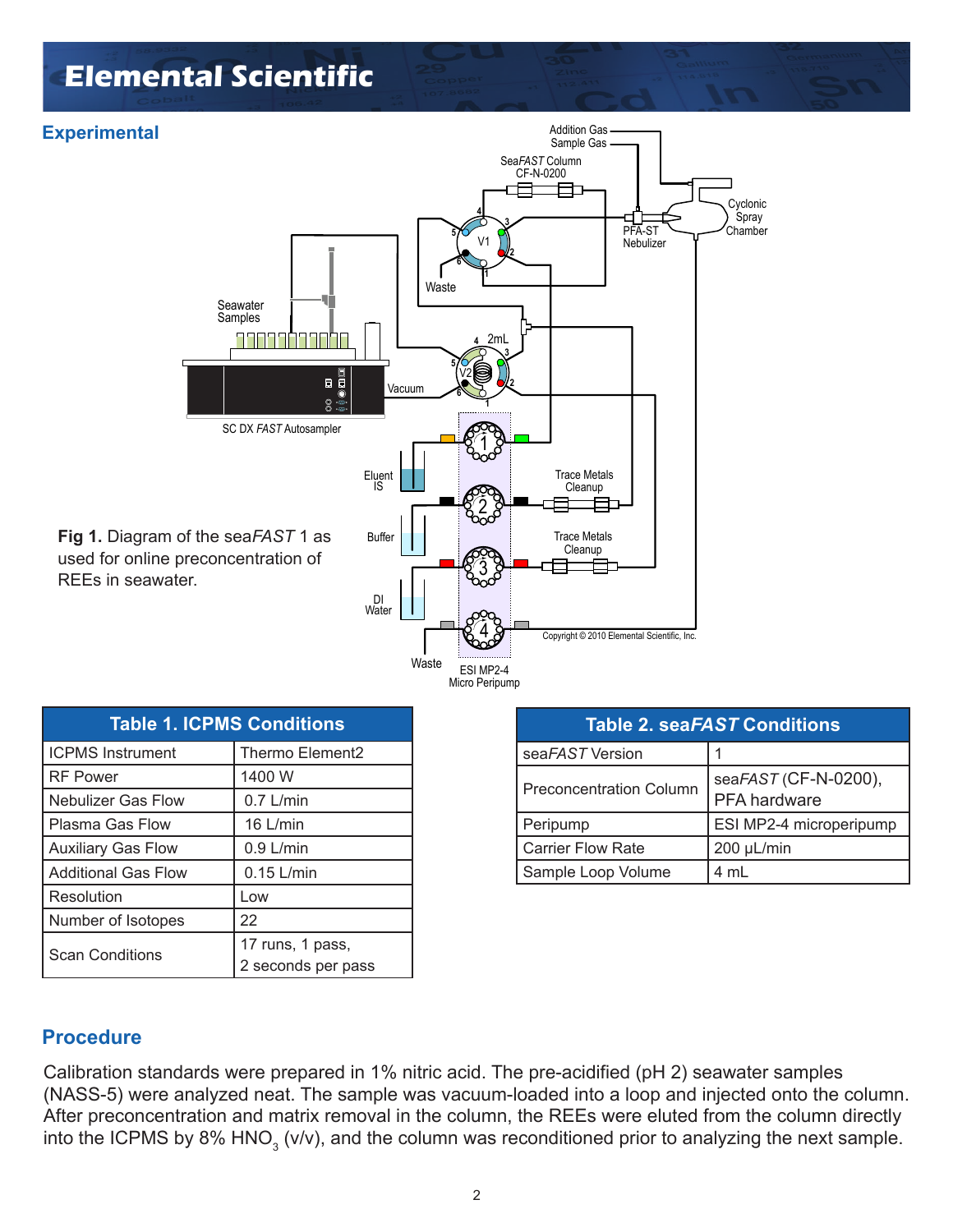### **Results**

**Calibration curves.** Calibration standards measured in 1% HNO<sub>3</sub> acid show excellent linearity from ppq to >10 ppb. Shown here is the low end of the calibration curve.



**Figure 2**. Calibration curve for Dysprosium from 50 ppq to 1 ppt.



**Figure 3**. Calibration curve for Thulium 50 ppq to 1 ppt.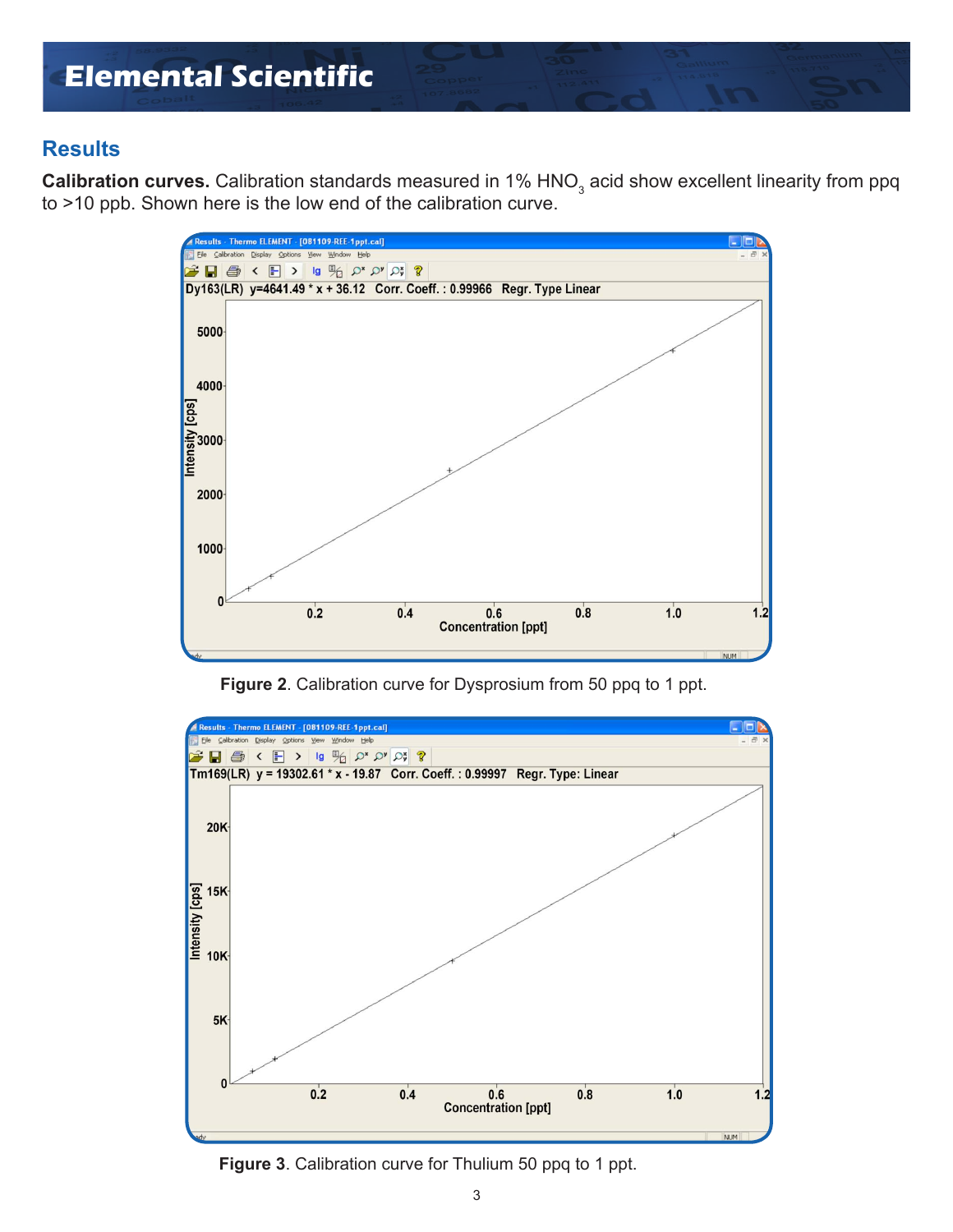## **Elemental Scientific**

**Washout.** Washout data demonstrates the ability of sea*FAST* to automatically and sequentially analyze samples with a range of concentrations.



**Figure 4**. Carryover after 1 ppb sample. The sea*FAST* system has low carryover and fast washout. First blank after a 1 ppb washed out > 3 orders of magnitude. Second blank washed out more than 4 orders of magnitude.

**Detection Limits.** Analytical detection limits (3 times the standard deviation of seven consecutive blanks) are shown in Table 3. The DL for each of the REEs are all in the low ppq range. Further improvement in DL may be achieved by using an Apex sample introduction system.

| Table 3. Detection limits (3 $\sigma$ ) |           |  |
|-----------------------------------------|-----------|--|
| for rare earth elements                 |           |  |
| <b>Analyte</b>                          | LOD (ppq) |  |
| Υ                                       | 12        |  |
| La                                      | 29        |  |
| Ce                                      | 16        |  |
| Pr                                      | 5         |  |
| Nd                                      | 21        |  |
| Sm                                      | 11        |  |
| Eu                                      | 4         |  |
| Gd                                      | 6         |  |
| Tb                                      | 3         |  |
| Dy                                      | 6         |  |
| Ho                                      | 5         |  |
| Er                                      | 7         |  |
| Tm                                      | 3         |  |
| Yb                                      | 5         |  |
| Lu                                      | 4         |  |